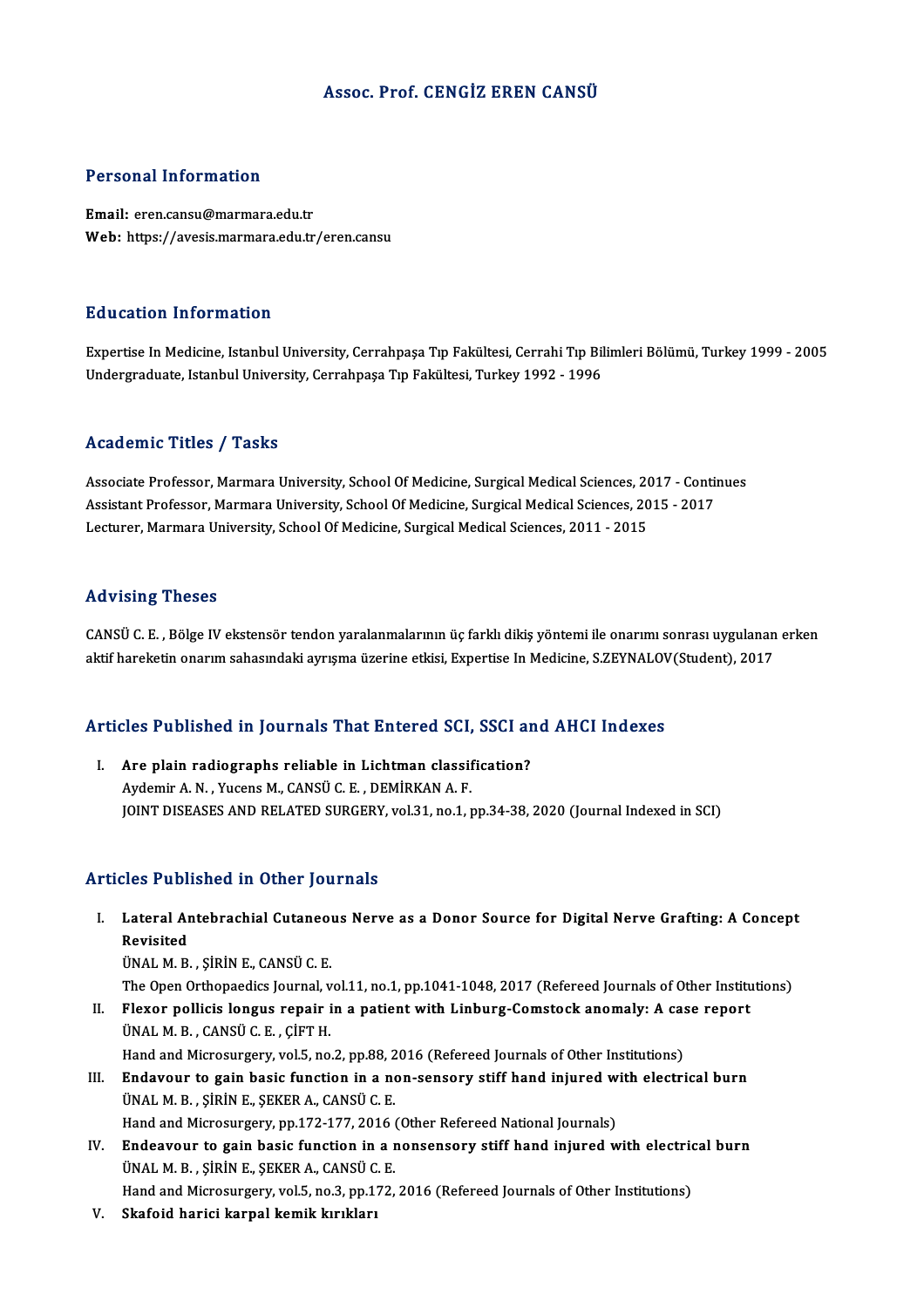CANSÜC.E.

TOTBID Dergisi, vol.13, no.2, pp.159-167, 2014 (National Non-Refereed Journal)

VI. Comparison of cultures immediately incubated intraoperatively with cultures incubated TOTBID Dergisi, vol.13, no.2, pp.159-167, 2014 (National Non-Refereed Journal)<br>Comparison of cultures immediately incubated intraoperatively with cult<br>postoperatively in the laboratory for causes of periprosthetic loosenin Comparison of cultures immediately incubat<br>postoperatively in the laboratory for causes<br>CANSÜ C. E. , ÇELİK A., ERDOĞAN F., BABACAN M.<br>Marmara Madisal Jaurnal vol 27, no 2, np 102, 100 CANSÜ C. E. , ÇELİK A., ERDOĞAN F., BABACAN M.<br>Marmara Medical Journal, vol.27, no.2, pp.102-106, 2014 (Other Refereed National Journals) CANSÜ C. E. , ÇELİK A., ERDOĞAN F., BABACAN M.<br>Marmara Medical Journal, vol.27, no.2, pp.102-106, 2014 (Other Refereed National Journals)<br>VII. Acute emergency tibialization of the fibula reconstruction of a massive tib

# Marmara Medica<br><mark>Acute emerger</mark><br>open fracture<br><sup>Dormaksuseğlu E</sup> Acute emergency tibialization of the fibula ree<br>open fracture<br>Parmaksızoğlu F., CANSÜ C. E. , Ünal M. B. , Ince A. Y.<br>Strategies in Trauma and Limb Beconstruction vel S

open fracture<br>Parmaksızoğlu F., CANSÜ C. E. , Ünal M. B. , Ince A. Y.<br>Strategies in Trauma and Limb Reconstruction, vol.8, no.2, pp.127-131, 2013 (Refereed Journals of Other<br>Institutions) Parmaksızoğ<br>Strategies in<br>Institutions)<br>Menaliiva p Strategies in Trauma and Limb Reconstruction, vol.8, no.2, pp.12<br>Institutions)<br>VIII. Meraljiya parestetika Bir polis memurunda olgu sunumu<br>CANSÜCE VÜCELLÖZTUPAN K

- Institutions)<br>Meraljiya parestetika Bir polis<br>CANSÜ C. E. , YÜCEL İ., ÖZTURAN K.<br>Düzee Tın Dergisi vel 12 no 2 nn 6 Meraljiya parestetika Bir polis memurunda olgu sunumu<br>CANSÜ C. E. , YÜCEL İ., ÖZTURAN K.<br>Düzce Tıp Dergisi, vol.12, no.2, pp.67-69, 2010 (Other Refereed National Journals)<br>Bilataral linomaya bağlı bilataral tarsal tünal sa CANSÜ C. E. , YÜCEL İ., ÖZTURAN K.<br>Düzce Tıp Dergisi, vol.12, no.2, pp.67-69, 2010 (Other Refereed National Journa<br>IX. Bilateral lipomaya bağlı bilateral tarsal tünel sendromu Olgu sunumu<br>CANSÜ C. E. VÜCEL İ. ÖZTURAN K.
- Düzce Tıp Dergisi, vol.12, no.2, pp.6<br>Bilateral lipomaya bağlı bilater:<br>CANSÜ C. E. , YÜCEL İ., ÖZTURAN K.<br>Düzce Tıp Dergisi vol.13, no.3, nn.6 Bilateral lipomaya bağlı bilateral tarsal tünel sendromu Olgu sunumu<br>CANSÜ C. E. , YÜCEL İ., ÖZTURAN K.<br>Düzce Tıp Dergisi, vol.12, no.3, pp.65-67, 2010 (Other Refereed National Journals)<br>Omuz instabilitesinde gönüntüleme v

CANSÜ C. E. , YÜCEL İ., ÖZTURAN K.<br>Düzce Tıp Dergisi, vol.12, no.3, pp.65-67, 2010 (Other Refereed National Journals)<br>X. Omuz instabilitesinde görüntüleme yöntemleri Radyografi bilgisayarlı tomografi ve manyetik<br>Refere Düzce Tıp Dergisi, vol.12, no.3, pp.65-67, 2010 (Other Refereed National Journals)<br>Omuz instabilitesinde görüntüleme yöntemleri Radyografi bilgisayarlı to<br>rezonans görüntüleme Omuz instabilitesinde görüntüleme yöntemleri Radyografi bilgis<br>rezonans görüntüleme<br>BABACAN M., KESMEZACAR H., ÖĞÜT R. T. , CANSÜ C. E. , ERGİNER M. R.<br>Asta Orthonosdisa Et Traumatalasisa Turgisa val 30. no.1. nn 34.33.300

Acta Orthopaedica Et Traumatologica Turcica, vol.39, no.1, pp.24-33, 2005 (Refereed Journals of Other Institutions) BABACAN M., KESMEZACAR H., ÖĞÜT R. T., CANSÜ C. E., ERGİNER M. R.

XI. Akromiyoplastinin subakromiyal sıkışma sendromundaki yeri Institutions)<br><mark>Akromiyoplastinin subakromiyal sıkışma sendromundaki yeri</mark><br>BABACAN M., KESMEZACAR H., ÖĞÜT R. T. , CANSÜ C. E. , ERGİNER M. R.<br>Asta Orthopaedisa Et Traumatalegisa Turgisa vel 37 no 1 nn 35 41 300 Acta Orthopaedica Et Traumatologica Turcica, vol.37, no.1, pp.35-41, 2003 (Refereed Journals of Other Institutions) BABACAN M.<br>Acta Orthopa<br>Institutions)

## Refereed Congress / Symposium Publications in Proceedings

efereed Congress / Symposium Publications in Proceedings<br>I. The effects of postoperative immediate active mobilization on repairsite after repairingextensor<br>Zone W tenden with 3 verious suture techniques (CADAVERIC STUDY) The effects of postoperative immediate active mobilization on repairsit<br>Zone IV tendon with 3 various suture techniques (CADAVERIC STUDY) The effects of postoperative immediate activ<br>Zone IV tendon with 3 various suture techni<br>zeynalov s., CANSÜ C. E. , ismailoğlu a., VERİMLİ U. Zone IV tendon with 3 various suture techniques (CADAVERIC STUDY)<br>zeynalov s., CANSÜ C. E. , ismailoğlu a., VERİMLİ U.<br>FESSH 2018 Congress, 13 - 16 June 2018

II. The effect of zone iv extensor tendoninjuries on the disintegration in the earlyactive movement FESSH 2018 Congress, 13 - 16 June 2018<br>The effect of zone iv extensor tendoninjuries on the disintegration in the earlya<br>repair site after repairingwith three different suture methods(cadaveric study)<br>zaymalove CANSÜC F. V The effect of zone iv extensor tendoninjurie<br>repair site after repairingwith three differen<br>zeynalov s., CANSÜ C.E. , VERİMLİ U., ismailoğlu a.<br>16th National Congrees of the Turkish Society for zeynalov s., CANSÜ C. E. , VERİMLİ U., ismailoğlu a.<br>16th National Congress of the Turkish Society for Surgery of the Hand andUpper Extremity and 5th National Congress of the Hand Therapist Society, Turkey, 6 - 09 May 2018 16th National Congress of the Turkish<br>Congress of the Hand Therapist Socie<br>III. **İlk kez dirsek çıkığı: Ne yapmalı?**<br>CANSÜC E

- Congress of<br>**İlk kez dir:**<br>CANSÜ C. E.<br>27 Ulusal T. 27.UlusalTürkOrtopediveTravmatolojiKongresi,Turkey,24 -29October 2017 CANSÜ C. E.<br>27. Ulusal Türk Ortopedi ve Travmatoloji Kongresi, Turkey, 24 - 29 October 2017<br>IV. Results of PIP Joint Fracture Dislocations Treated with Hemihamate Osteochondral Autografting with<br>2 Mininum 15 month Fol
- 27. Ulusal Türk Ortopedi ve Travmat<br>Results of PIP Joint Fracture Dis<br>a Mininum 15-month Follow-up<br>CANSÜC E ÜNALM B Yugge E-Z Results of PIP Joint Fracture Dislocations<br>a Mininum 15-month Follow-up<br>CANSÜ C. E., ÜNAL M. B., Yurga E., Zeynalov S.<br>22. EESSH CORTESS: 21, 24 June 2017 a Mininum 15-month Follow-up<br>CANSÜ C. E., ÜNAL M. B., Yurga E., Zeynalov S.

22. FESSH Congress, 21 - 24 June 2017

V. Basit Dirsek Çıkığı

Basit Dirsek Çıkığı<br>CANSÜ C. E.<br>11. Prof.Dr.Rıdvan Ege Temel El Cerrahisi Kursu, Turkey, 14 - 15 April 2017<br>IB Eklem kurkkı, sıkıkları

VI. IP Eklem kırıklı çıkıkları<br>CANSÜ C. E. 11. Prof.Dr.<br>I<mark>P Eklem k</mark><br>CANSÜ C. E.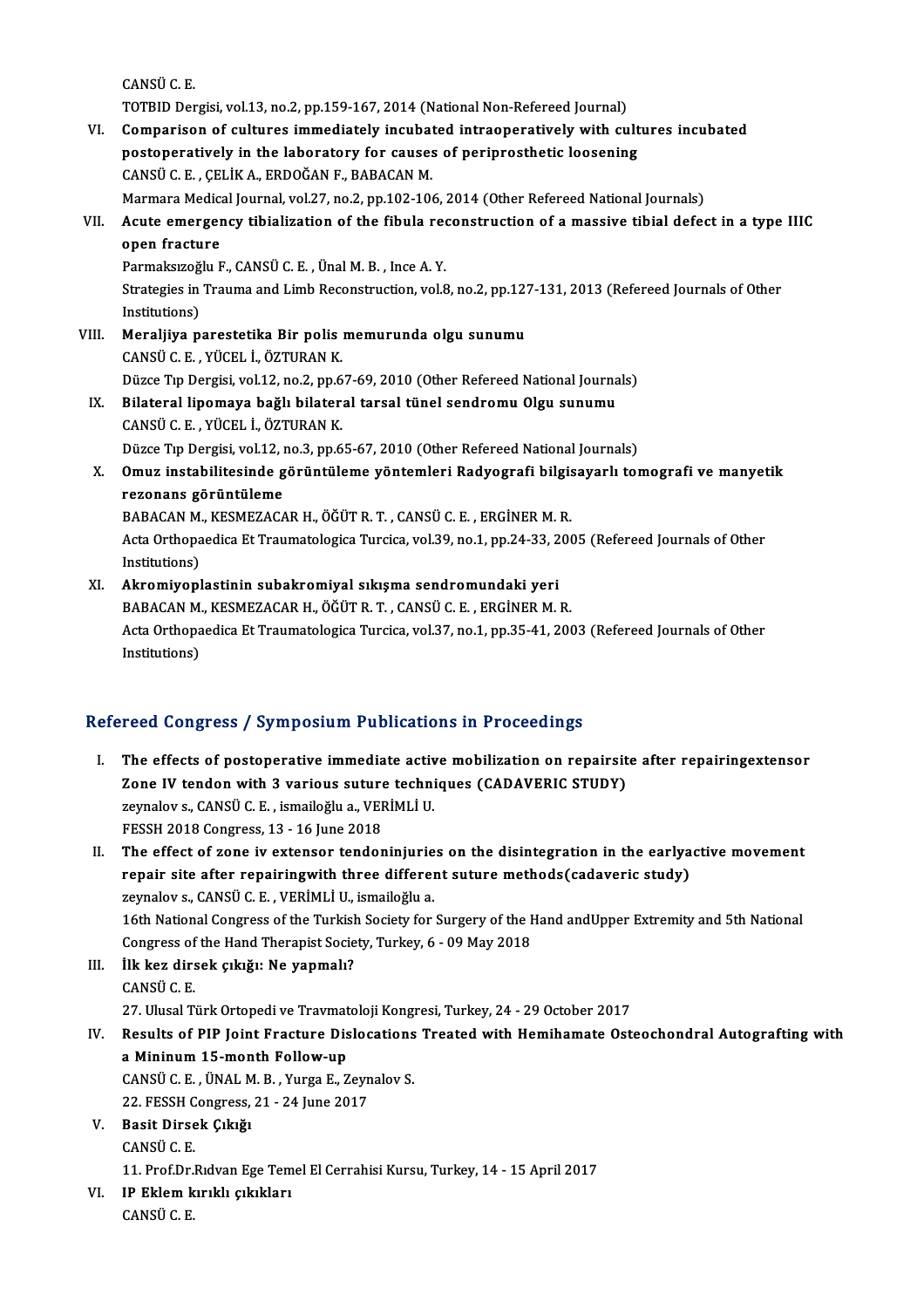|        | 26. Ulusal Ortopedi ve Travmatoloji Kongresi, Turkey, 26 - 30 October 2016                                                                                                     |
|--------|--------------------------------------------------------------------------------------------------------------------------------------------------------------------------------|
| VII.   | Çocuklarda suprakondiler humerus tip 3 kırıklarında erken ve geç dönem cerrahisinin açık                                                                                       |
|        | redüksiyon oranına ve klinik sonuçlarına etkileri                                                                                                                              |
|        | TOKYAY A., OKAY E., AYDEMİR A. N., CANSÜ C. E., EROL B.                                                                                                                        |
|        | 25. Ulusal Türk Ortopedi ve Travmatoloji Kongresi, Turkey, 27 October - 01 November 2015                                                                                       |
| VIII.  | Radiographic and CT evaluation of the frequency of distal radius and carpal bones fractures in acute                                                                           |
|        | wrist joint injuries                                                                                                                                                           |
|        | CANSÜ C. E., ÇALIŞKAN E., YENİGÜL A. E., ÜNAL M. B., YILDIRIM Y.                                                                                                               |
|        | AAHS (American Association for Hand Surgery) 2015 ANNUAL MEETING, 21 - 24 January 2015                                                                                         |
| IX.    | Sınırlı açık cerrahi sonrası bifid median sinir nedeniyle nüks eden karpal tünel sendromu                                                                                      |
|        | ÜNAL M. B., KESKİNBORA M., MALKOÇ M., CANSÜ C. E., DEMİRALP B.                                                                                                                 |
|        | 24. Ulusal Türk Ortopedi ve Travmatoloji Kongresi, Turkey, 12 - 16 November 2014                                                                                               |
| X.     | Sık görülen tuzak nöropatileri Etiyoloji ve fizyopatoloji                                                                                                                      |
|        | CANSÜ C E                                                                                                                                                                      |
|        | 24. Ulusal Türk Ortopedi ve Travmatoloji Kongresi, Turkey, 12 - 16 November 2014                                                                                               |
| XI.    | Experience of Turkish Society for Reconstructive Microsurgery on microsurgical education and<br>training                                                                       |
|        | CANSÜ <sub>CE</sub>                                                                                                                                                            |
|        | 20th Annual Combined Congress of the Hellenic Society for Reconstructive Microsurgery and the Hellenic Society                                                                 |
|        | for Hand and Upper Extremity Surgery, 4 - 06 September 2014                                                                                                                    |
| XII.   | Anteriora transpozisyon uygulanan ulnar sinir yeni yerinde duruyor mu                                                                                                          |
|        | ERDOĞAN F., KESMEZACAR H., ÖĞÜT R. T., CANSÜ C. E., KAYNAK G., TENEKECİOĞLU Y.                                                                                                 |
|        | 14. Ulusal El ve Üst Ekstremite Cerrahisi Kongresi, Turkey, 15 - 18 May 2014                                                                                                   |
| XIII.  | Kubital tünel sendromuna neden olan yeni etyolojik faktör Ekstraskeletal kondrom                                                                                               |
|        | ERDOĞAN F., KESMEZACAR H., ÖĞÜT R. T., CANSÜ C. E., KAYNAK G., TENEKECİOĞLU Y.                                                                                                 |
|        | 14. Ulusal El ve Üst Ekstremite Cerrahisi Kongresi, Turkey, 15 - 18 May 2014                                                                                                   |
| XIV.   | Akut elbilek travmasında distal radius ve karpal kırık sıklığının radyografi ve BT ile                                                                                         |
|        | değerlendirilmesi                                                                                                                                                              |
|        | ERDOĞAN F., KESMEZACAR H., ÖĞÜT R. T., CANSÜ C. E., KAYNAK G., TENEKECİOĞLU Y.                                                                                                 |
|        | 14. Ulusal El ve Üst Ekstremite Cerrahisi Kongresi, Turkey, 15 - 18 May 2014                                                                                                   |
| XV.    | Gecikmiş PIP eklem kırıklı çıkığının hemi hamate osteokondral otogrefti ile rekonstrüksiyonu<br>ERDOĞAN F., KESMEZACAR H., ÖĞÜT R. T., CANSÜ C. E., KAYNAK G., TENEKECİOĞLU Y. |
|        | 14. Ulusal El ve Üst Ekstremite Cerrahisi Kongresi, Turkey, 15 - 18 May 2014                                                                                                   |
| XVI.   | Rekonstrüktif Mikrocerrahi Derneği temel mikrocerrahi kursları değerlendirme sonuçları                                                                                         |
|        | CANSÜ C. E.                                                                                                                                                                    |
|        | 6. Ulusal Rekonstrüktif Mikrocerrahi Kongresi, Turkey, 24 - 27 April 2014                                                                                                      |
| XVII.  | Kalkaneal lateral kolon uzatma ameliyatında greft boyutu ve osteotomi hattı mesafesinin radyolojik                                                                             |
|        | sonuçlara etkisi                                                                                                                                                               |
|        | ERDOĞAN F., KESMEZACAR H., ÖĞÜT R. T., CANSÜ C. E., KAYNAK G., TENEKECİOĞLU Y.                                                                                                 |
|        | 23. Ulusal Türk Ortopedi ve Travmatoloji Kongresi, Turkey, 29 October - 03 November 2013                                                                                       |
| XVIII. | Karpal tünel sendromunu taklit eden ihmal edilmiş izole lunatum çıkığı                                                                                                         |
|        | ERDOĞAN F., KESMEZACAR H., ÖĞÜT R. T., CANSÜ C. E., KAYNAK G., TENEKECİOĞLU Y.                                                                                                 |
|        | 23. Ulusal Türk Ortopedi ve Travmatoloji Kongresi, Turkey, 29 October - 03 November 2013                                                                                       |
| XIX.   | El tümörlerinde yaklaşım Kemik tümörleri                                                                                                                                       |
|        | CANSÜ C E                                                                                                                                                                      |
|        | 23. Ulusal Türk Ortopedi ve Travmatoloji Kongresi, Turkey, 29 October - 03 November 2013                                                                                       |
| XX.    | Perilunat çıkık nedeniyle tedavi edilen hastaların erken dönem sonuçları<br>ERDOĞAN F., KESMEZACAR H., ÖĞÜT R. T. , CANSÜ C. E. , KAYNAK G., TENEKECİOĞLU Y.                   |
|        | 23. Ulusal Türk Ortopedi ve Travmatoloji Kongresi, Turkey, 29 October - 03 November 2013                                                                                       |
| XXI.   | Dijital sinirin akut segmenter ve kronik nöroma oluşmuş hasarlanmalarında lateral antebrakial                                                                                  |
|        | kutanöz sinir grefti ile tamir sonuçlarımız                                                                                                                                    |
|        |                                                                                                                                                                                |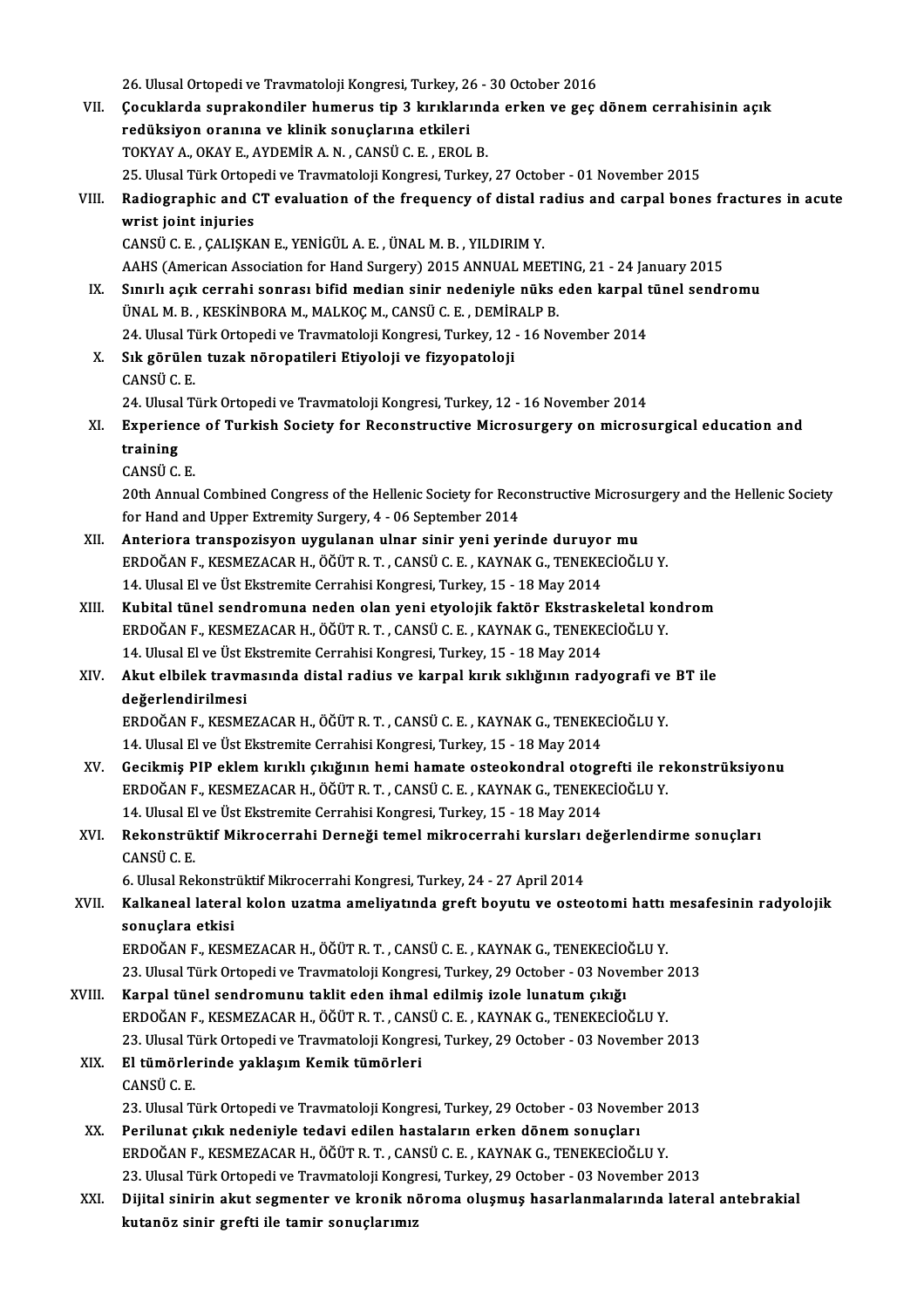|              | ERDOĞAN F., KESMEZACAR H., ÖĞÜT R. T., CANSÜ C. E., KAYNAK G., TENEKECİOĞLU Y.                                            |
|--------------|---------------------------------------------------------------------------------------------------------------------------|
|              | 23. Ulusal Türk Ortopedi ve Travmatoloji Kongresi, Turkey, 29 October - 03 November 2013                                  |
| XXII.        | Flexor tendon closed ruptures of 2nd and 3rd finger beneath A2 pulley A case report                                       |
|              | EROL B., TETİK C., CANSÜ C. E., BAŞÇI O., SOFULU Ö., ÇALIŞKAN E.                                                          |
|              | 18th FESSH (Federation of European Societies for Surgery of the Hand) Congress 2013, 29 May - 01 June 2013                |
| XXIII.       | Biological reconstruction with vascularized fibula after bone tumor resections located in upper                           |
|              | extremity A preliminary report                                                                                            |
|              | EROL B., TETİK C., CANSÜ C. E., BAŞÇI O., SOFULU Ö., ÇALIŞKAN E.                                                          |
|              | 18th FESSH (Federation of European Societies for Surgery of the Hand) Congress 2013, 29 May - 01 June 2013                |
| XXIV.        | Lengthening in Thumb Reconstruction Debate with Chih Hun Lin Toe to Hand Transfer                                         |
|              | CANSÜ C E                                                                                                                 |
|              | Controversies in Reconstructive Microsurgery, 6 - 08 December 2012                                                        |
| XXV          | Tanıdan tedaviye ağrılı ayak Ayakta osteokondrozlar                                                                       |
|              | CANSÜ C E                                                                                                                 |
|              | 6. Ortopedi Buluşması, Turkey, 19 - 23 April 2012                                                                         |
| XXVI.        | Başparmak Rekonstrüksiyonları                                                                                             |
|              | <b>CANSÜCE</b>                                                                                                            |
|              | 5. Ulusal Rekonstrüktif Mikrocerrahi Kongresi, Turkey, 15 - 17 December 2011                                              |
| XXVII.       | Ayaktaki Aksesuar Kemiklerin Sıklığı ve Klinik Önemi                                                                      |
|              | CANSÜ C. E.                                                                                                               |
|              | 8. Cerrahpaşa Lokomotor Sistem Günleri, Turkey, 3 - 04 December 2010                                                      |
| XXVIII.      | Metakarpına replante edilen başparmak distal falanksının uzatılması                                                       |
|              | ERDOĞAN F., KESMEZACAR H., ÖĞÜT R. T., CANSÜ C. E., KAYNAK G., TENEKECİOĞLU Y.                                            |
|              | 12. Ulusal El ve Üst Ekstremite Cerrahisi Kongresi, Turkey, 19 - 22 May 2010                                              |
| XXIX.        | Tetik parmağın sebebi bilekte olabilir                                                                                    |
|              | ERDOĞAN F., KESMEZACAR H., ÖĞÜT R. T., CANSÜ C. E., KAYNAK G., TENEKECİOĞLU Y.                                            |
|              | 12. Ulusal El ve Üst Ekstremite Cerrahisi Kongresi, Turkey, 19 - 22 May 2010                                              |
| XXX.         | Femur başı avasküler nekrozunun tedavisinde serbest vaskülarize fibula grefti uygulamalarımızın                           |
|              | erken dönem sonucları                                                                                                     |
|              | ERDOĞAN F., KESMEZACAR H., ÖĞÜT R. T., CANSÜ C. E., KAYNAK G., TENEKECİOĞLU Y.                                            |
|              | 21. Ulusal Türk Ortopedi ve Travmatoloji Kongresi, Turkey, 3 - 08 November 2009                                           |
| <b>XXXI</b>  | Travma sonrası üst ekstremitenin fonksiyonel ve yumuşak doku rekonstrüksiyonunda pediküllü                                |
|              | latissimus dorsi kas flebinin kullanımı<br>ERDOĞAN F., KESMEZACAR H., ÖĞÜT R. T., CANSÜ C. E., KAYNAK G., TENEKECİOĞLU Y. |
|              | 21. Ulusal Türk Ortopedi ve Travmatoloji Kongresi, Turkey, 3 - 08 November 2009                                           |
| XXXII.       | Başparmak distal falanks amputasyonlarında proksimal falanksın kallus distraksiyonu ile uzatılması                        |
|              | ERDOĞAN F., KESMEZACAR H., ÖĞÜT R. T., CANSÜ C. E., KAYNAK G., TENEKECİOĞLU Y.                                            |
|              | 21. Ulusal Türk Ortopedi ve Travmatoloji Kongresi, Turkey, 3 - 08 November 2009                                           |
| XXXIII.      | Lateral malleolun iki parçalı ayrışmış oblik kırıklarının cerrahi tedavisinde yeni bir tespit yöntemi                     |
|              | ERDOĞAN F., KESMEZACAR H., ÖĞÜT R. T., CANSÜ C. E., KAYNAK G., TENEKECİOĞLU Y.                                            |
|              | 21. Ulusal Türk Ortopedi ve Travmatoloji Kongresi, Turkey, 3 - 08 November 2009                                           |
| <b>XXXIV</b> | Parmak çevresi doku kayıplarında dorsal dijital bayrak flebinin kullanımı                                                 |
|              | ERDOĞAN F., KESMEZACAR H., ÖĞÜT R. T., CANSÜ C. E., KAYNAK G., TENEKECİOĞLU Y.                                            |
|              | 11. El ve Üst Ekstremite Cerrahisi Kongresi, Turkey, 16 - 19 May 2008                                                     |
| <b>XXXV</b>  | A case of angiomatoid malignant fibrous histiocytoma with late lung metastasis                                            |
|              | AKGÜN I., KAYNAK G., ÜNLÜ M. C., YALÇIN B., CANSÜ C. E., DERVİŞOĞLU S.                                                    |
|              | 14th International Symposium on Limb Salvage, Germany, 11 - 14 September 2007                                             |
| <b>XXXVI</b> | Treatment of humeral non union with compression plate                                                                     |
|              | UZPAK A., CANSÜ C. E., NİŞAN N.                                                                                           |
|              | 8th EFORT Congress, 11 - 15 May 2007                                                                                      |
| XXXVII.      | L shaped big toe a case of severe hallux valgus interphalangeus                                                           |
|              |                                                                                                                           |